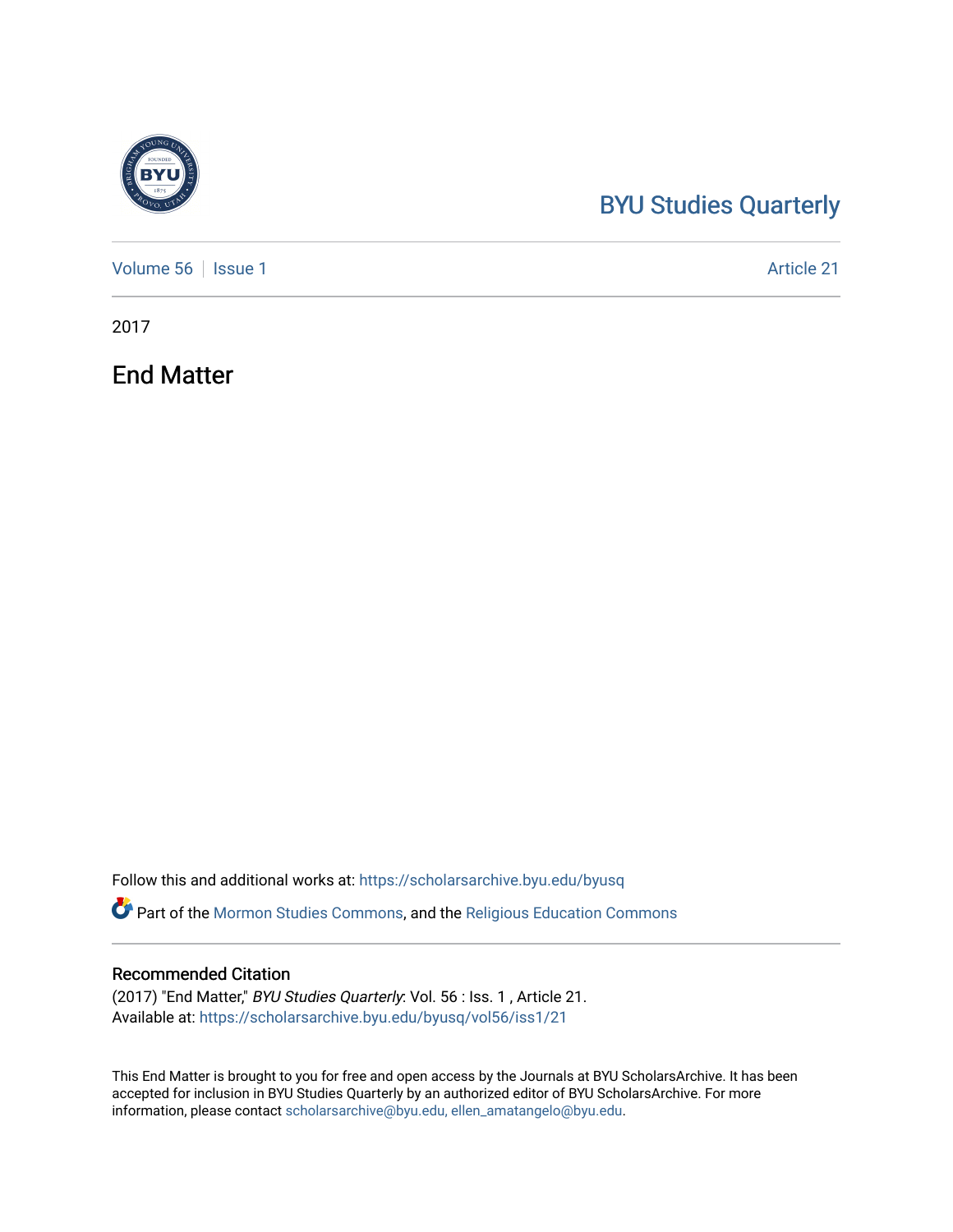## et al.: End Matter





Published by BYU Studies and Deseret Book 516 pages, 6" x 9", name index \$21.95 paperback ISBN 978-1-942161-30-1

As you read the accounts of divine manifestations in *Opening the Heavens*, the truth of the Restoration events becomes clearer. The original eyewitness accounts will endure for generations, making this one of the most persuasive and influential Church history books you may ever read or own.

Joseph Smith had only one request of the publisher of the *Chicago Democrat,* to whom he directed his now-famous Wentworth Letter: "All that I shall ask at his hands, is, that he publish the account entire, ungarnished, and without misrepresentation." Since 1959, BYU Studies has been a premier publisher of primary historical documents in LDS Church history. Continuing this tradition, *Opening the Heavens* gathers in one place the key historical collections documenting divine manifestations from 1820 to 1844. Gathered here are the historical documents concerning the First Vision, the translation of the Book of Mormon, the restoration of the priesthood, the many visions of Joseph Smith, the outpouring of keys at the Kirtland Temple, and the mantle of Joseph Smith passing to Brigham Young.

**SECOND EDITION**

SECOND FOITION